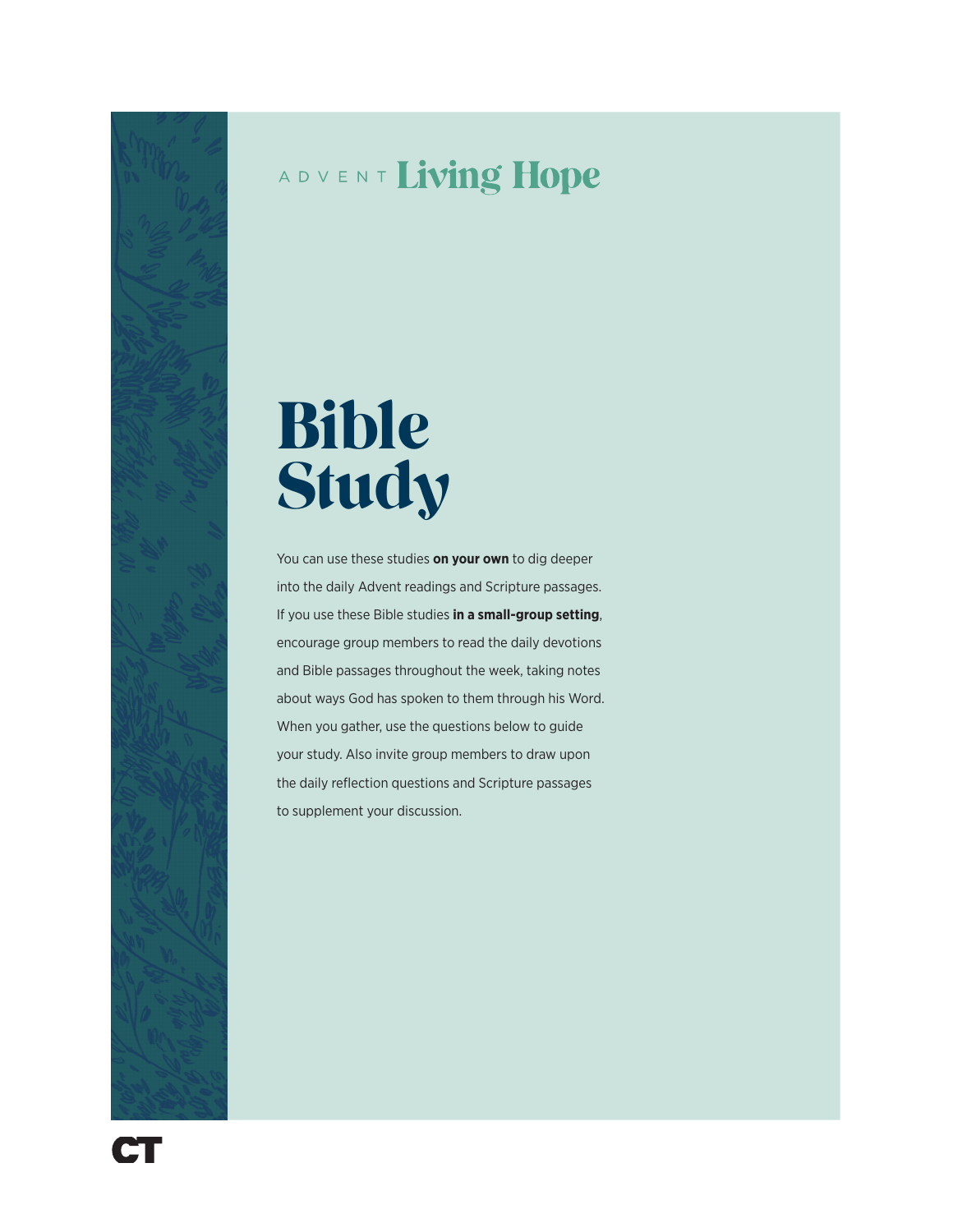### WEEK 1 HE WILL COME AGAIN IN GLORY

**BIBLE STUDY**

1. This has been a hard year. What words would you use to describe 2020? What difficulties or challenges—be they personal, community-wide, or global—made the year stressful, painful, or discouraging?

2. How do you tend to think of the word *hope*? What stands out to you from Jay Y. Kim's article "Hope Is an Expectant Leap" as particularly important regarding Christian hope?

3. Read and reflect on **1 Peter 1:3–5, 13**. What does it look like to embody a "living hope"? How does this passage challenge you?

4. Read **Romans 5:3–5; 8:18–30**. In your own life, how have you experienced the connection between suffering, hope, and love? How does waiting in expectation of Christ's return play a part in that hope?

5. Read **Revelation 1:4–8; 21:1–5, 22–27; 22:1–5**. What draws your attention in these passages, particularly in light of the hardships you named earlier? Why is having the Second Advent in view so crucial for our lives in the here and now?

**LOOK, I AM COMING SOON! . . . I AM THE ALPHA AND THE OMEGA, THE FIRST AND THE LAST, THE BEGINNING AND THE END.**  Revelation 22:12–13

6. Read **Revelation 22:20**. In his article, Charlie Dates emphasizes the importance of saying, "Even so, come, Lord Jesus," amid our trials and frustrations. Reflect candidly on your own life: What does it mean for you to pray that today?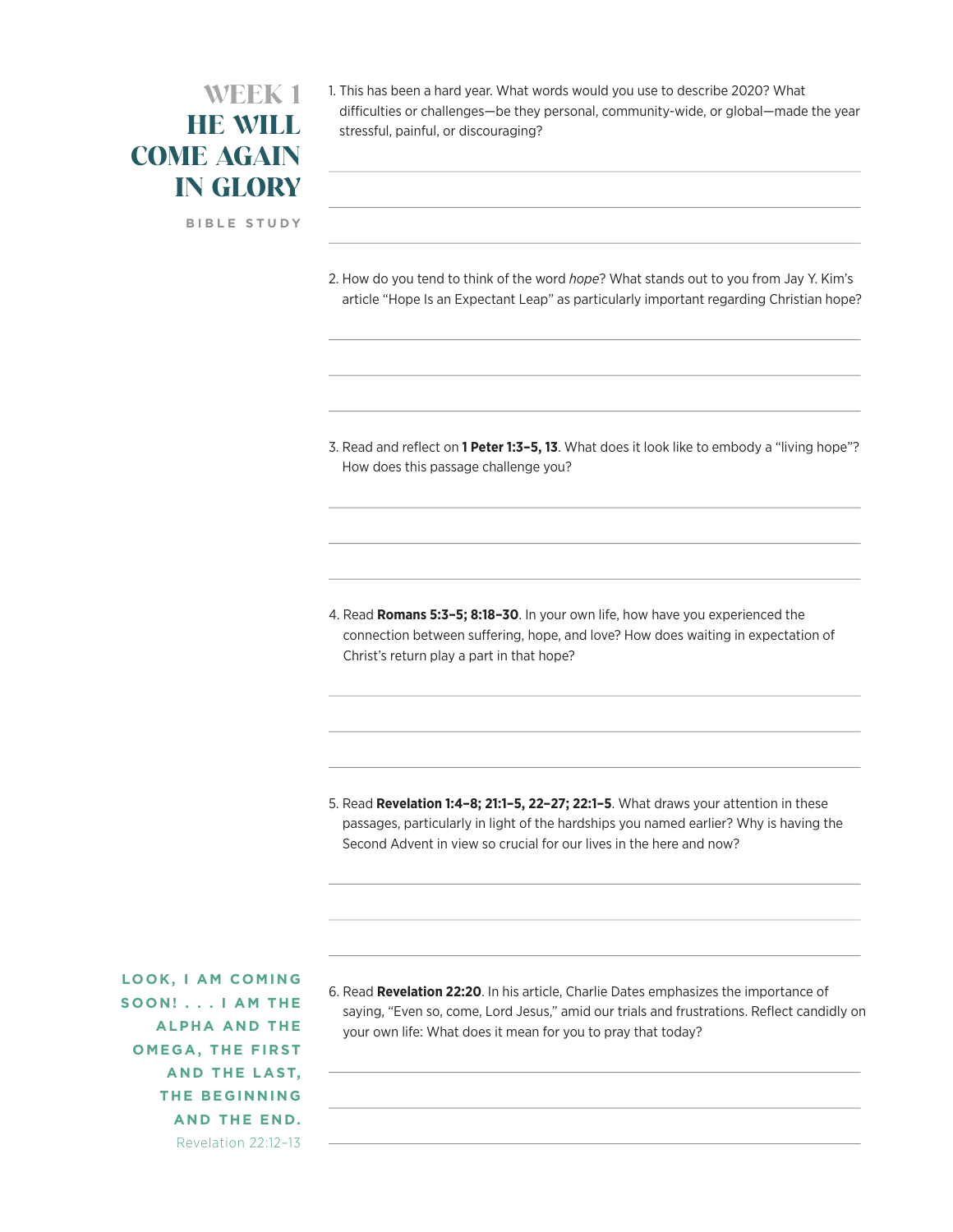#### WEEK 2 GOD'S PRESENCE AND HIS PROMISES

**BIBLE STUDY**

1. Where do you see examples of hope in the Old Testament? How do they offer a unique perspective on hope?

2. Carmen Joy Imes highlights the way hope is depicted in Exodus: "Christian hope is rooted in God's *seeing*. Nothing escapes his notice. The heart of Advent is knowing that God sees a world gone wrong and that he will do something to make it right." What's your reaction to her observation about hope? About Advent?

3. Read **Psalm 46** with the experiences of 2020 in mind. What lines or phrases resonate with you?

4. Read **Isaiah 2:1–5; 40:1–11; 64:1–9**. Like many biblical prophecies, these passages point toward multiple layers of fulfillment. How do you see these passages pointing toward Jesus' birth and his life on earth? How do they point toward the Second Coming and Christ's reign over all things?

5. Read **Isaiah 9:2–7**. How do the descriptions of the Messiah in this passage speak to our deep human longings and needs?

6. What is one phrase or expression from **Psalm 46** or the **Isaiah** readings that best expresses your response to God this week? How do you desire to strengthen your hope in him?

**FOR TO US A CHILD IS BORN, TO US A SON IS GIVEN. . . . HE WILL REIGN ON DAVID'S THRONE AND OVER HIS KINGDOM.** Isaiah 9:6–7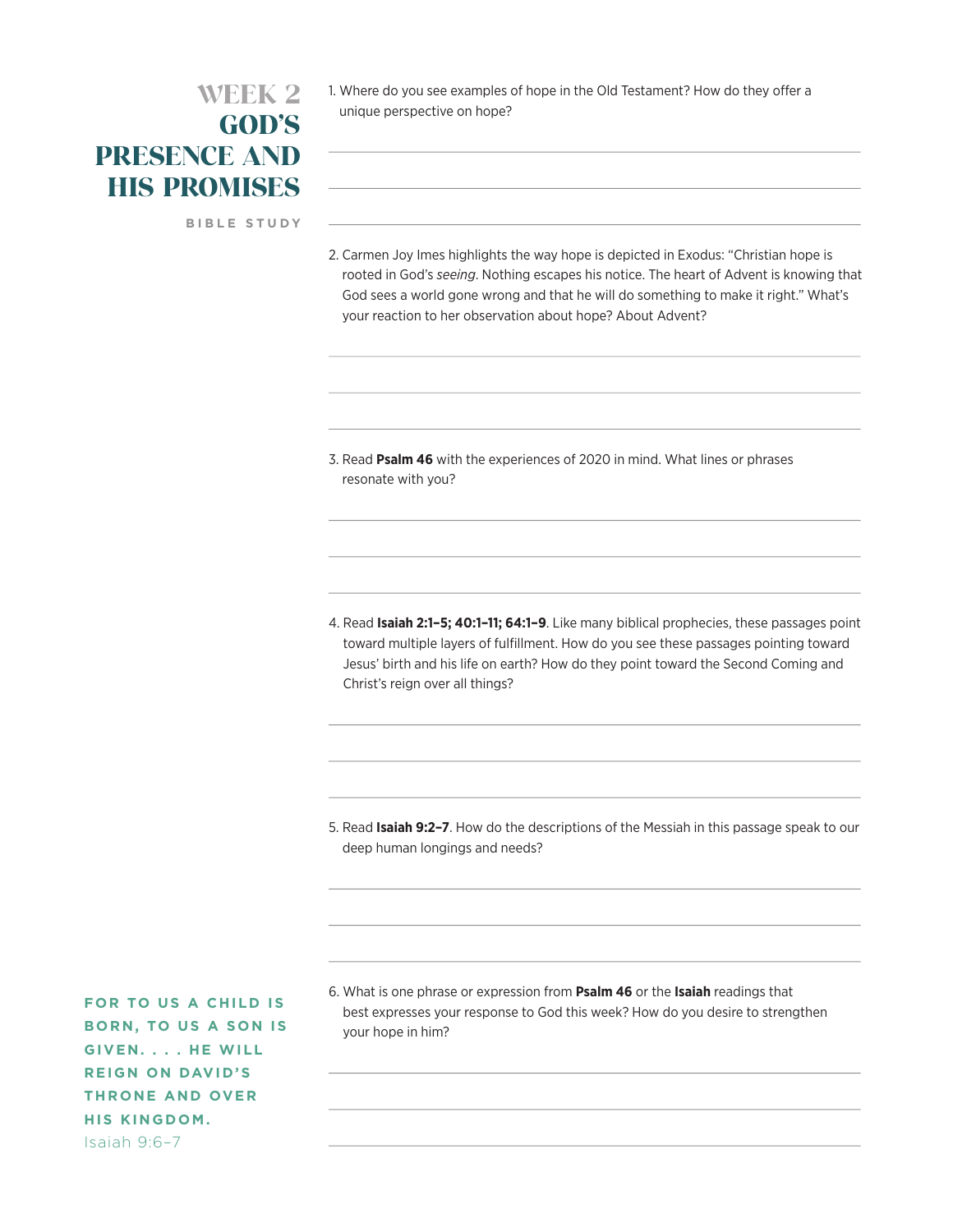#### WEEK 3 IMMANUEL: GOD WITH US

**BIBLE STUDY**

1. The familiar characters in our Nativity scenes were real people, a lot like us. In what ways might you relate to Mary, Joseph, Zechariah, or Elizabeth?

2. Step into the stories of Zechariah, Elizabeth, Joseph, and Mary. What might they have wondered as the events leading up to Jesus' birth took place? What would you have thought or felt if you were in their place?

3. Read **Luke 1:5–38**. Compare the experiences of Zechariah and Mary. What similarities and differences do you see in their stories? In their responses to God? How are these similarities or differences significant?

4. Read **Luke 1:46–55, 67–79**. What do Mary's and Zechariah's songs reveal about God? About his plan of salvation? About the hope we can find in him?

5. Read **Luke 2:1–7**. Catherine McNiel points out the significance of the details Luke includes, saying, "Jesus is born into history . . . The true God came near to us physically, tangibly, in a way that we can see with our eyes and touch with our hands." How do these details underscore the nature of God's love for us and our reason to hope in him?

**YOU WILL CONCEIVE AND GIVE BIRTH TO A SON, AND YOU ARE TO CALL HIM JESUS. HE WILL BE GREAT AND WILL BE CALLED THE SON OF THE MOST HIGH. . . . HIS KINGDOM WILL NEVER END.** Luke 1:31–33

6. How do you experience God's presence with you in your life? How do you desire to grow in intimacy with Immanuel?